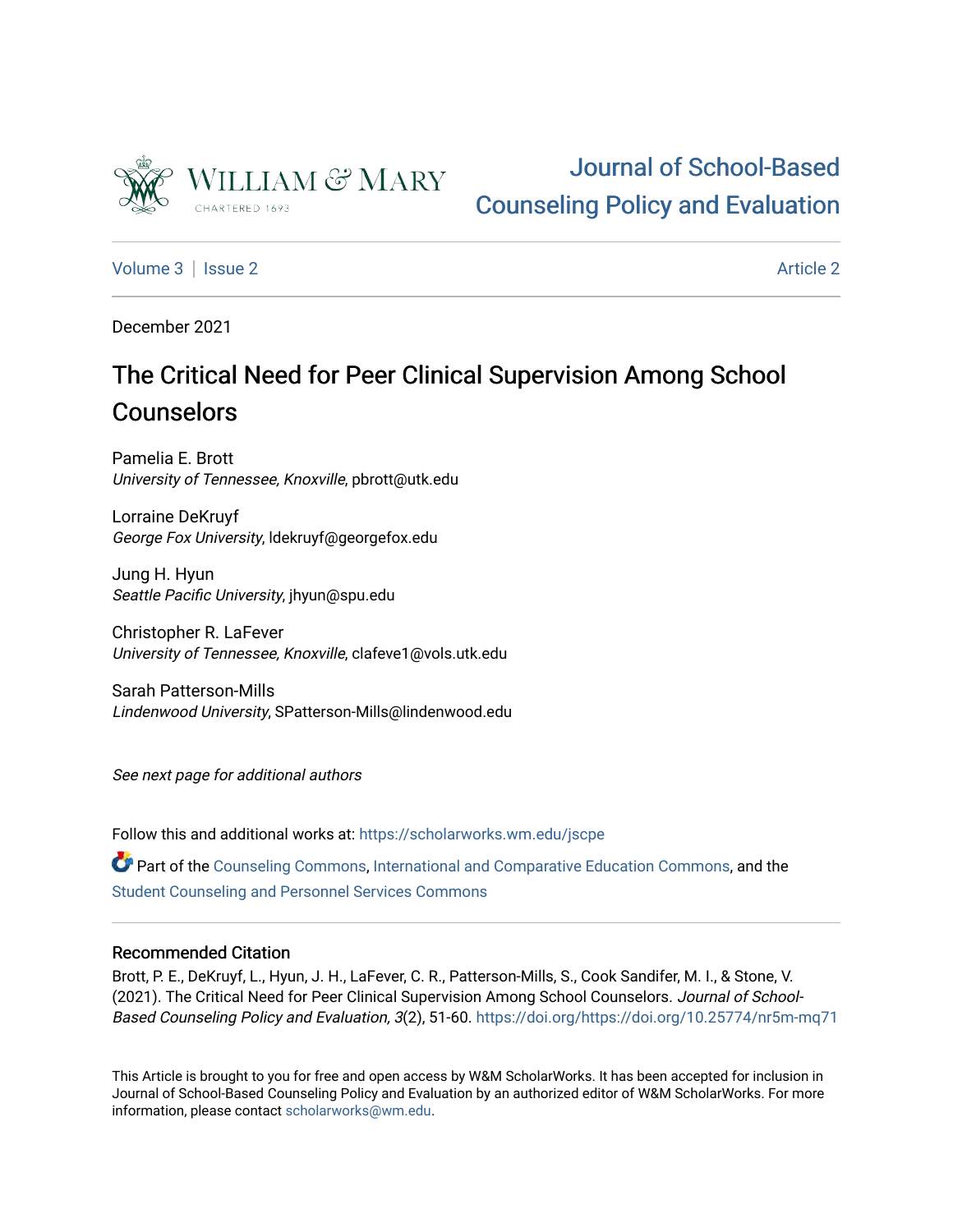# The Critical Need for Peer Clinical Supervision Among School Counselors

# Authors

Pamelia E. Brott, Lorraine DeKruyf, Jung H. Hyun, Christopher R. LaFever, Sarah Patterson-Mills, Mariama I. Cook Sandifer, and Victoria Stone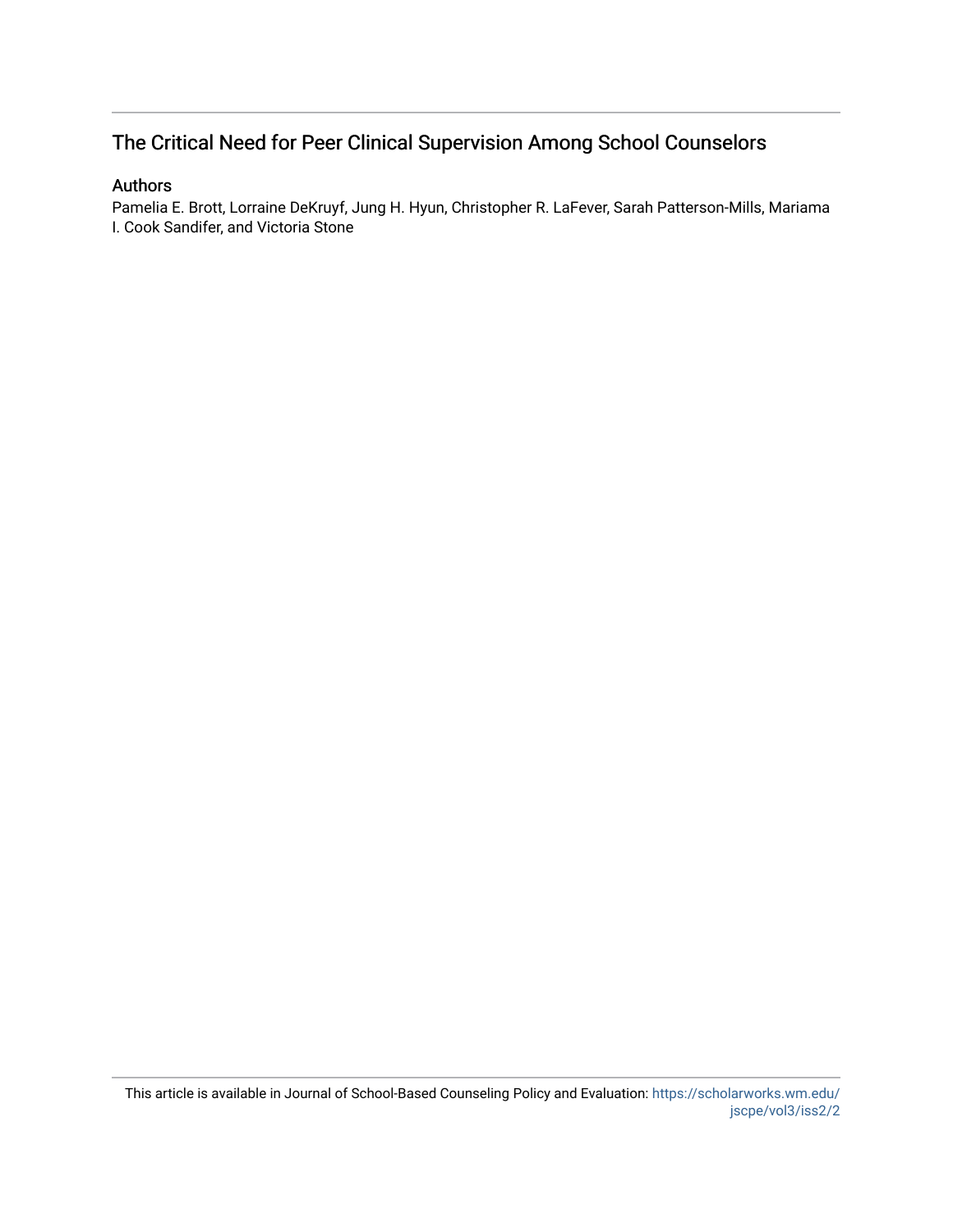# The Critical Need for Peer Clinical Supervision Among School Counselors

Pamelia E. Brott **D** University of Tennessee Lorraine DeKruyf George Fox University Jung H. Hyun Seattle Pacific University Christopher R. LaFever **D** University of Tennessee Sarah Patterson-Mills Lindenwood University Mariama I. Cook Sandifer Columbus State University Victoria Stone George Mason University

#### **Abstract**

The ongoing need for clinical supervision of practicing school counselors in the United States has reached a critical point. Given the acute mental health needs of children and adolescents, staggering caseloads, and pandemic repercussions, school counselors often receive insufficient clinical support. Clinical supervision is necessary to safeguard against burnout, promote ethical practice, and encourage continual skill development for school counselors worldwide. Unfortunately, there remains a lack of available clinical supervision, trained supervisors, and practice-based strategies for providing consistent quality supervision for post-master's school counselors. The authors present a rationale for peer clinical supervision of practicing school counselors in the United States and globally. Recommendations are provided for practitioners and stakeholders to be actively involved in strengthening the professional practice of school counselors worldwide through peer clinical supervision.

*Keywords*: school counselors, clinical supervision, peer clinical supervision

The following scenario highlights the complexities in the life of today's school counselor: "I am working with a student in the midst of a psychotic episode who is hearing command hallucinations to hurt himself and me. Inwardly anxious but outwardly focused and calm, I coordinate emergency services on his behalf, while another of my students with whom I had just completed a suicide assessment is waiting for a parent pickup. This student had attempted to hang herself in her bedroom the previous evening. Two additional students sit in the counseling office lobby due to a conflict

at lunch. I look at the clock: I am due to provide a classroom lesson in 15 minutes for an eighth-grade class on racial inequities. I am hoping for a moment to catch my breath, to process some of what is happening, and to seek out consultation regarding the risk assessment I completed, but a teacher calls me upset because she has noticed bruises on one of her students. I coordinate with her and let her know I will talk to the student. By the end of the day, I am utterly drained. Plus, I am shaken when the suicidal girl's teacher shows up at my door demanding to know why she hadn't been in class. It would be helpful to reach out to my colleagues to see how they are handling some of these issues, to check that I am following ethical practices, and to process my emotions over what happened that day; however, I am left with no time and very little energy."

 In this scenario, the school counselor could reach out to a colleague for consultation to debrief and receive suggestions. This peer consultation between colleagues may be the primary source of professional support in specific instances and on an as-needed basis. Consultation is an episodic, professional, and voluntary relationship that provides many benefits, such as problem-solving, efficient use of time, and ethical decision-making, by assisting a school counselor to function more effectively (Dollarhide & Saginak, 2017). However, the opening scenario highlights a broader, deeper need for ongoing intentional clinical supervision of school counselors that is a structured, planned time to address professional needs and clinical practice.

 School counselors are trained practitioners with a minimum of a master's degree who define, manage, deliver, and assess their school counseling programs (American School Counselor Association [ASCA], 2019a). School counselors today are confronted by changing demographics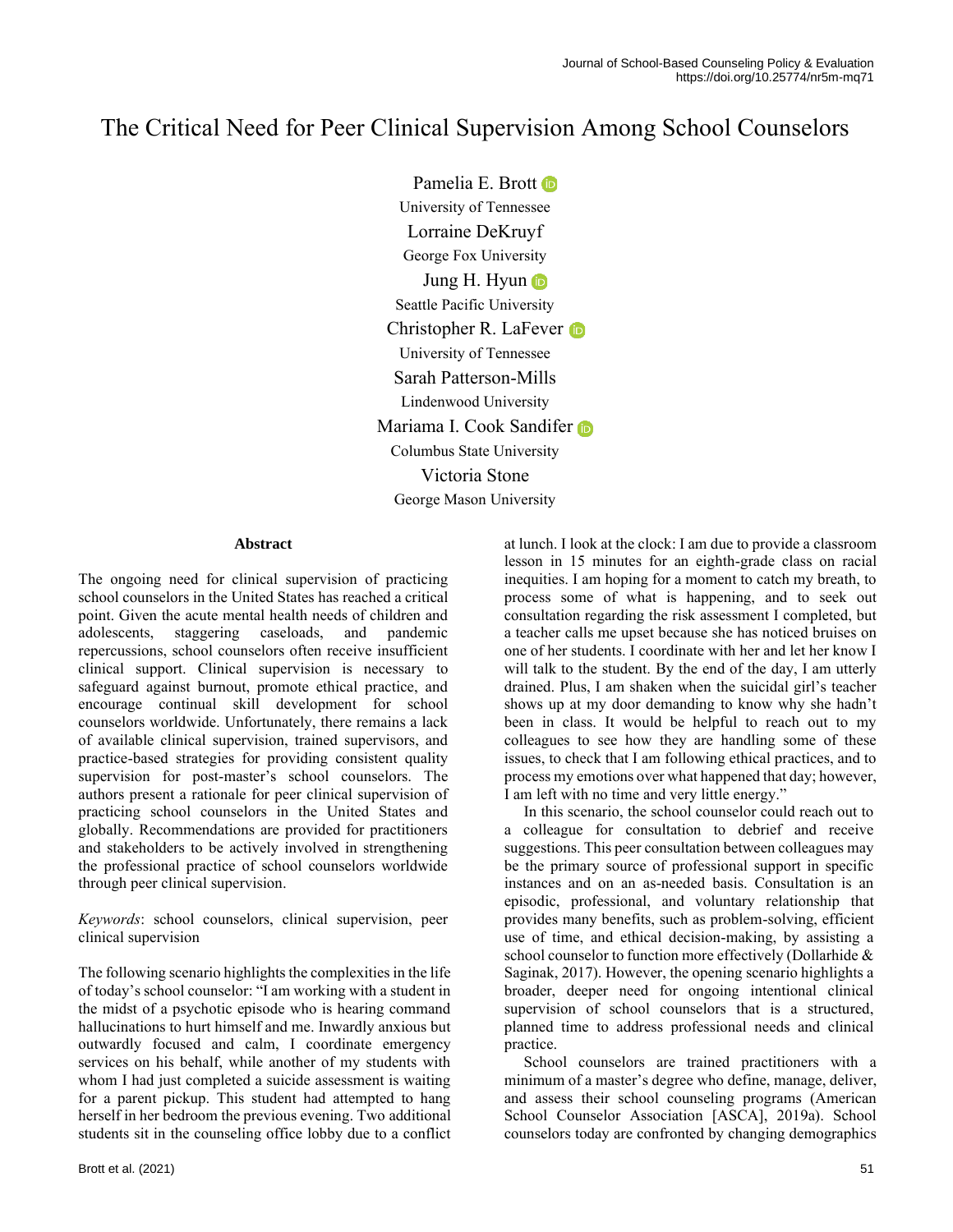(Koball et al., 2021; Vespa et al., 2020); large caseloads (ASCA, 2021); and increasing rates of students presenting with anxiety, depression, self-injurious behavior, and suicide (Centers for Disease Control and Prevention [CDC], 2019b; National Alliance of Mental Illness [NAMI], 2016), all compounded by the context of COVID-19. These realities can be taxing on school counselors, which can leave them more vulnerable to being emotionally exhausted, feeling overwhelmed, and at risk for burnout (Lim et al., 2010). Safeguards and prevention for burnout can include promoting a personal wellness plan, developing a professional support system, and engaging in supervision (Williams, 2011).

 Although there have been repeated calls in the United States for supervision of school counselors for at least 45 years (Boyd & Walter, 1975), this has not resulted in widespread effective clinical supervision for practicing school counselors. Barriers to clinical supervision access include lack of funding, release time, available supervisors, and school district support (Bledsoe et al., 2021; Page et al., 2001; Perera-Diltz & Mason, 2012). Clinical supervision among peers is a possible approach that can be costeffective, an efficient use of time, and can provide a professional support system. Therefore, the purpose of this article is to articulate the need and provide recommendations for ongoing peer clinical supervision to support the professional development and wellbeing of practicing school counselors in the United States and worldwide.

#### **School Counseling Supervision**

Supervision is an "essential component of professional development" (Moyer, 2011, p. 5) in ethical behavior, selfcare, and competence. It is a matter of importance to the profession (Brott et al., 2016) given the increasing mental health needs in our PK-12 population. Supervision is typically provided by a more senior member of a profession to enhance the professional functioning of a more junior person, to monitor the quality of professional services offered, and to serve as a gatekeeper for the profession (Bernard & Goodyear, 2019).

 School counselors can enhance their professional functioning through intentional supervision from qualified professionals with expertise encompassing clinical, programmatic, and administrative modes of supervision as outlined by the Association for Counselor Education and Supervision (ACES) in the Best Practices in Clinical Supervision (Borders et al., 2014). Each mode of supervision contains distinctive features and skillsets: clinical focuses on counseling practice; programmatic focuses on delivering a comprehensive, developmentally appropriate program; and administrative focuses on the evaluation of job performance (Dollarhide & Miller, 2006). School counselors should seek to differentiate supervision modes based on their needs and supervisor credentials (Borders et al., 2014; Dollarhide & Miller, 2006). More detailed descriptions of these three modes of supervision follow.

#### **Administrative Supervision**

Administrative supervision helps to guide, assess, and evaluate a school counselor's practice within the school system (Roberts & Borders, 1994) and "refers to those supervisory activities that increase the efficiency of the delivery of counseling services" (ACES, 2011, para. 2). A building principal or designated supervisor is appropriately trained to deliver administrative supervision. Administrative supervision should include evaluating job performance based on school counselor competencies (ASCA, 2019a); developing annual agreements during administrative conferences that foster a positive school climate and support school improvement plans (ASCA, 2019a); addressing issues germane to school safety; and complying with district, state, and regional mandates. Researchers have demonstrated that administrative supervision is the predominant mode provided to school counselors (Henderson, 2009; Sandifer et al., 2019) with over 62% of administrative supervision being provided by a principal (Perera-Diltz & Mason, 2012).

# **Programmatic Supervision**

Programmatic supervision is important for engaging school counselors in reflecting on their program's effectiveness, aligning goals with school/district improvement plans, and envisioning future needs. It is provided by a credentialed school counselor. This mode of supervision focuses on leadership and advocacy for the program and promotes implementing a comprehensive model to support students' academic, career, and social/emotional development (ASCA, 2019a; Astramovich et al., 2005). As such, programmatic supervision includes identifying and ensuring effective preventative and programmatic interventions that meet the needs of students in an ever-changing society; using data to inform continuous improvement of the program; educating others on the school counselor role in counseling, consulting, coordinating, and providing classroom lessons; and fostering school relationships and community collaborations. Programmatic supervision is needed to guide program development, evaluate and determine the effectiveness of the program, and make necessary adjustments (ASCA, 2019a). In a national study (Sandifer et al., 2019), programmatic supervision was the second most prevalent form of school counseling supervision provided.

#### **Clinical Supervision**

Clinical supervision is a professional practice provided by a trained school counseling supervisor that is focused on counseling and is essential to the professional growth, skill development, and ongoing well-being of school counselors (Dollarhide & Miller, 2006; Moyer, 2011; Swank & Tyson, 2013; Young & Lambie, 2007). Clinical supervision supports school counselors in meeting the demands of establishing healthy boundaries, decreasing the risk of imposing values on students, practicing within one's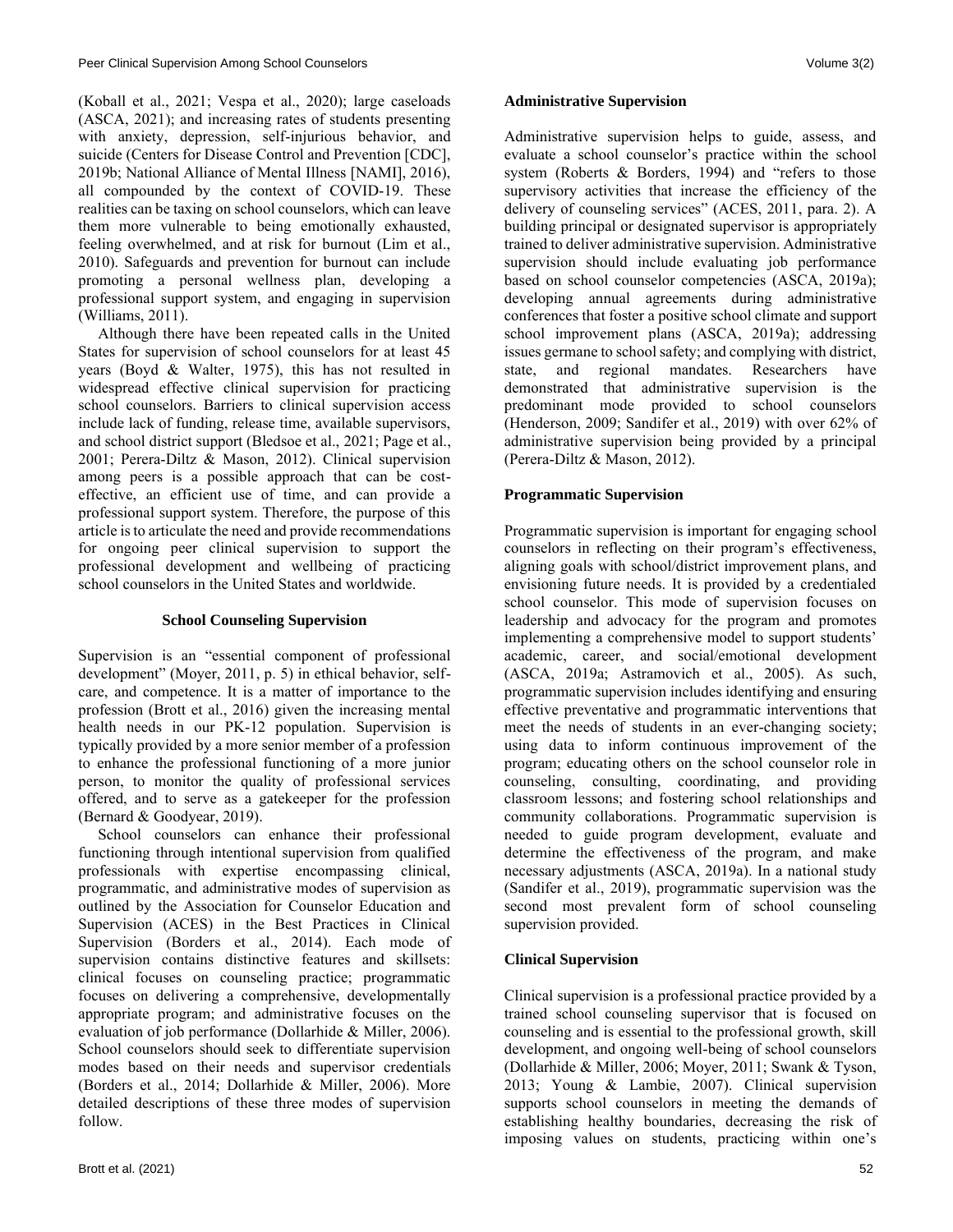competence, recognizing one's implicit biases and its impact on the therapeutic process, and respecting diversity (Bernard & Goodyear, 2019). It also protects school counselors from burnout and vicarious trauma (Moyer, 2011; Parker & Henfield, 2012; Young & Lambie, 2007). Clinical supervision also protects students (Bernard & Goodyear, 2019) as it supports school counselors' adherence to ethical practices and the appropriate use of counseling theories, techniques, and strategies. According to a national study in the United States (Sandifer et al., 2019), clinical supervision was the least prevalent form of supervision among school counselors. The dearth of clinical supervision can be particularly acute in rural environments as evidenced by one study where participating school counselors reported 6% receiving individual and 9% receiving group clinical supervision (Duncan et al., 2014).

#### **Current Standards for School Counseling Supervision**

Support for supervision is found in the ethical and training standards of the profession (e.g., ASCA, ACES, American Counseling Association [ACA], Council for the Accreditation of Counseling and Related Educational Programs [CACREP], Council for the Accreditation of Educator Preparation [CAEP]). These professional organizations and accrediting bodies specify the critical role of training, consultation, and/or supervision to ensure and support ethical practice. An overview of these standards follows.

 The ASCA Ethical Standards for School Counselors (2016) address episodic consultation and supervision with regards to confidentiality, dual relationships and managing boundaries, appropriate referrals and advocacy, and group work. They also encourage consultation and supervision when one's biases hinder the provision of comprehensive services to all students. Standard C calls for administrators and supervisors to support school counselors with what is essentially administrative and programmatic supervision. Standard D speaks to school counseling intern site supervisors and specifies that site supervisors "have the education and training to provide clinical supervision" (ASCA, 2016, D.b.). However, ongoing clinical supervision of practicing school counselors is not directly addressed.

 The Best Practices in Clinical Supervision (Borders et al., 2014) adopted by ACES (April 22, 2011) provide aspirational guidelines relevant to all supervisors and supervisor training programs in the optimal provision of supervision to trainees and counselors in all settings. These guidelines amplify how supervisors can improve supervision, build a supervision agenda, ensure supervisees receive quality supervision, and in turn provide quality supervision to their supervisees. "School counselors, who often lack opportunities for clinical supervision, could use the guidelines" (Borders et al., 2014, p. 30) to advocate for quality clinical supervision.

 Accreditation standards for graduate programs highlight the need for appropriate supervision during training programs. For example, CACREP (2015) clearly defines standards for supervision in all counseling programs (Section 3: Professional Practice) and includes qualifications for program faculty, doctoral supervisors, and site supervisors to have "counseling supervision training and experience" (p. 16). CAEP (2016) emphasizes "high-quality clinical practice" (Standard A.2, Clinical Partnerships and Practice, p. 1) that is central to preparation. The ASCA Standards for School Counselor Preparation Programs (2019b) accepted by CAEP addresses the ethical practice of candidates to "seek consultation and supervision to support ongoing critical reflection in an effort to identify cultural blind spots and prevent ethical lapse" (Standard 7.3, Ethical Practice). Despite these recommendations, closing the gap between training and practice remains elusive.

#### **The Critical Need for Peer Clinical Supervision Among School Counselors**

Researchers (Perera-Diltz & Mason, 2012; Sandifer et al., 2019; Wilson et al., 2015) have indicated that experienced school counselors predominantly receive administrative and programmatic supervision but most often lack clinical supervision. The need for clinical supervision has been highlighted in the professional literature for at least 45 years (e.g., Boyd & Walter, 1975; Dollarhide & Miller, 2006; Luke & Bernard, 2006; Magnuson et al., 2004; Perera-Diltz & Mason, 2012; Sandifer et al., 2019). The stakes are high. "Without successful supervision and nurturing of new school counselors, delivery of effective services may decrease and result in the administrative assignment of noncounseling duties that take away from the entire counseling program" (Wilson et al., 2015, p. 28). The literature has highlighted a critical need for the responsible delivery of clinical supervision for all school counselors (Bultsma, 2012; DeKruyf et al., 2013; Perera-Diltz & Mason, 2012) and in particular early career school counselors (Bledsoe et al., 2021).

 Clinical supervision is critical to both the professional functioning of practicing school counselors and the development of counselors-in-training during field experiences (Borders et al., 2014; Luke et al., 2013). ASCA (2016) appropriately outlined how school counseling field/intern site supervisors are engaged in "promoting professional growth, supporting best practices and ethical practice, assessing supervisee performance and developing improvement plans, consulting on specific cases, and assisting in the development of a course of action" (D.c). They go on to point out that site supervisors are credentialed school counselors with the experience to understand comprehensive school counseling programs and the importance of ethical practice (ASCA, 2016). School counselors who are field/intern supervisors "have the education and training to provide clinical supervision" (ASCA, 2016, D.b.) and regularly engage in continuing education activities related to counseling and supervision (ASCA, 2016).

 However, ASCA has not promoted ongoing peer clinical supervision for practicing school counselors, choosing to emphasize the educational leader role of school counselors at the expense of the mental health professional role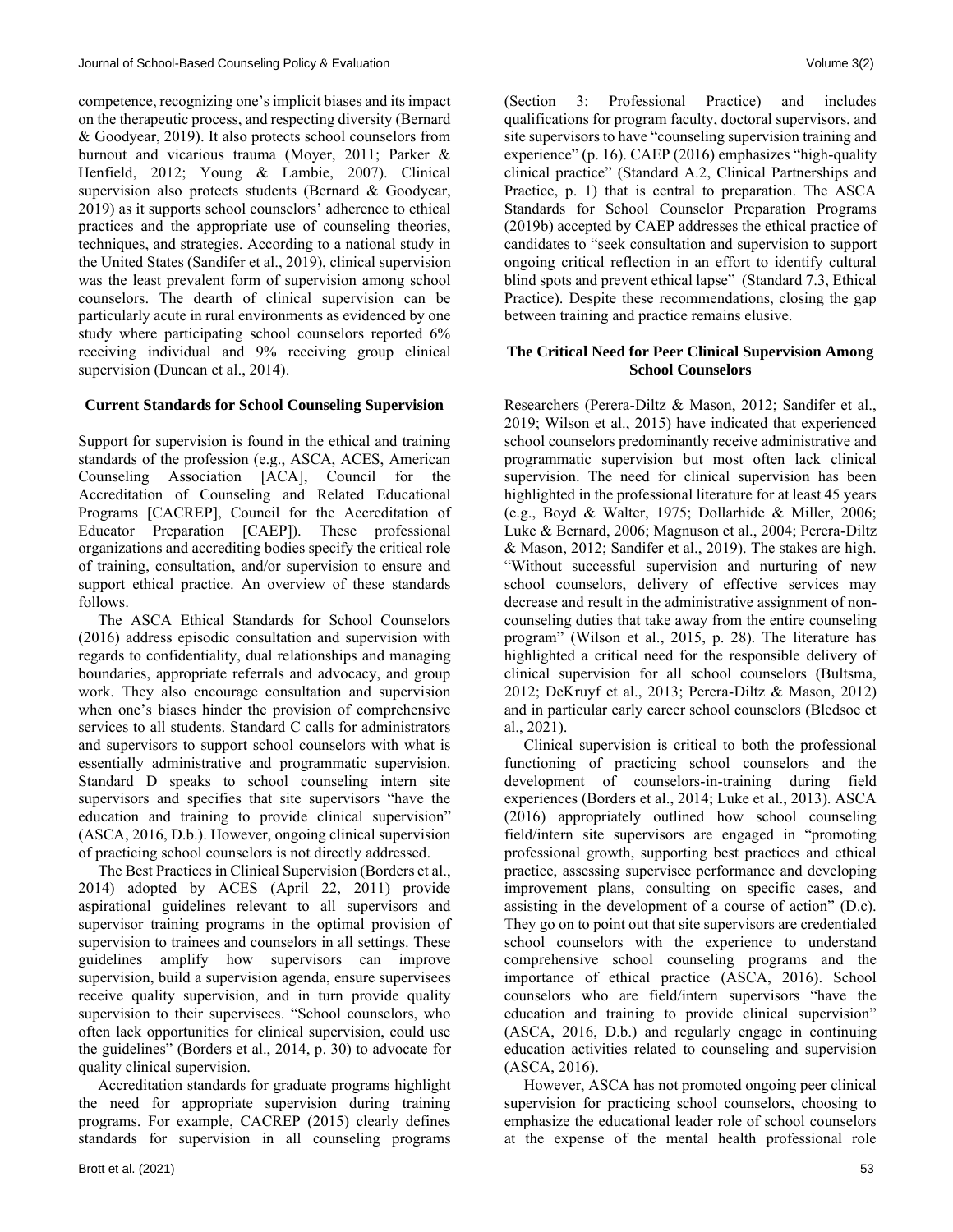(DeKruyf et al., 2013). School counselors' identity ought not to be binary as either an educational leader or a mental health professional. School counselor identity must be fluid, enabling practitioners to nimbly address the complexities and full spectrum of student concerns (DeKruyf et al., 2013). Because school counselors are at the forefront in handling the increasing mental health needs of school-age children (CDC, 2019a, b; Cowan et al., 2013) as well as holistically supporting all students, peer clinical supervision must be ongoing support for school counselors rather than episodic consultation alone.

 Consultation and supervision are often used as synonyms in the literature despite technical differences (Bernard  $\&$ Goodyear, 2019). The writers have wrestled with what term makes the most sense for the needs of professional school counselors. Consultation in school counseling is often understood as a non-clinical and informal practice among multiple stakeholders from varying disciplines. Whereas clinical supervision relates to ethics, self-care, and counseling services (Kaufman et al., 2015); is critical for counseling skill maintenance and development (DeKruyf et al., 2013); and includes case conceptualization and evidence-informed counseling interventions (Luke & Bernard, 2006). Therefore, we embrace Bernard and Goodyear's (2019) suggestion to use the term "peer supervision" (p. 284) and endorse the following clarification of the term for practicing school counselors: peer clinical supervision.

# **Now is the Time for Peer Clinical Supervision Among School Counselors**

The opening scenario provides a montage of the myriad demands that school counselors face. School counselors serve a diverse student population facing stark social and racial inequalities, significant mental health needs, and acute trauma histories. Peer clinical supervision is needed so that school counselors can navigate these critical issues. According to the U.S. Census Bureau (Vespa et al., 2020, Table 4), a majority of children was projected to be from a race other than non-Hispanic White by 2020 and to increase to 63% by 2060, which is an increase of 25%. Poverty continues to be a growing problem as 38% of all children are living in low-income families with Black, Native American, and Latino children disproportionately represented (Koball et al., 2021. These demographic changes call for school counselors to recognize and address their own implicit biases in addition to the social justice issues in schools and communities (Dollarhide et al., 2014). School counselors need to increase their comfort in broaching racism, bias, and other diversity issues with students, staff, and caregivers and be at the table working toward a school culture free from systemic oppression.

 Alarmingly, one in five children suffers from a mental health issue or learning disability, and half of the adults with mental illness displayed mental health symptoms by the age of 14 (NAMI, 2016). Furthermore, it has been documented that significant adverse childhood experiences (ACEs), defined as long-term, repeated complex-compound trauma, are common for 22% of children with significant life-long educational, behavioral, mental health, and physical outcomes (CDC, 2019a). In addition to these chronic issues, "children are specifically vulnerable to abuse during COVID-19" (Substance Abuse and Mental Health Services Administration [SAMHSA], 2020, p. 3). They may also suffer compounding distress as a result of social isolation, technology addiction (Pincus et al., 2020), and uncertainty from constant media coverage of the pandemic.

 Current legislation and policy statements in the United States further highlight the vital role that school counselors play in the mental health of students. Title 20 of the *Every Child Succeeds Act* (2015) with regards to activities that support safe and healthy students called for providing "mentoring and school counseling to all students, including children who are at risk of academic failure, dropping out of school, involvement in criminal or delinquent activities, or drug use and abuse" (Section 7118, C.v.). The policy brief, *A Framework for Safe and Successful Schools* (Cowan et al., 2013), recognized school counselors' role in providing interventions addressing critical issues such as school violence, suicide, opioid addiction, and self-mutilation and cutting as barriers to learning.

 The *School Counselor and Student Mental Health* (ASCA, 2020) position statement noted that "school counselors...may be the only counseling professional available to students and their families" (para. 5). Further, the ASCA Model (2019a) stated that school counselors provide "proactive as well as responsive" counseling and "support students during and after a crisis" (p. 80). School counselors are responding to a new school environment with face-to-face, virtual, and hybrid platforms and not knowing what tomorrow will bring—while also managing their own COVID-19 challenges (Cox et al., 2021). For school counselors to effectively provide essential services and take care of themselves, professional support is critical. Therefore, we posit that ongoing peer clinical supervision is a necessity, not an option.

#### **Recommendations for Peer Clinical Supervision Among School Counselors**

School counselors have an ethical responsibility to "monitor their emotional and physical health and practice wellness to ensure optimal professional effectiveness" (ASCA, 2016, B.3.f.). Stepping back into the opening scenario, the critical issues, emotional stress, and mental load that are portrayed—exacerbated by the reactive nature of the new school environment dictated by COVID-19—reinforce the ethical responsibility of school counselors to engage in supervision. When there is no outlet for regular processing of these issues, which can compound over time with repeated exposure, school counselors may be at risk for vicarious trauma (Parker & Henfield, 2012). Peer clinical supervision can provide the needed support network among school counselors to maintain their wellness and professional competence as an ethical practice.

 It is recognized that school counselors already face many demands on their time in delivering a comprehensive school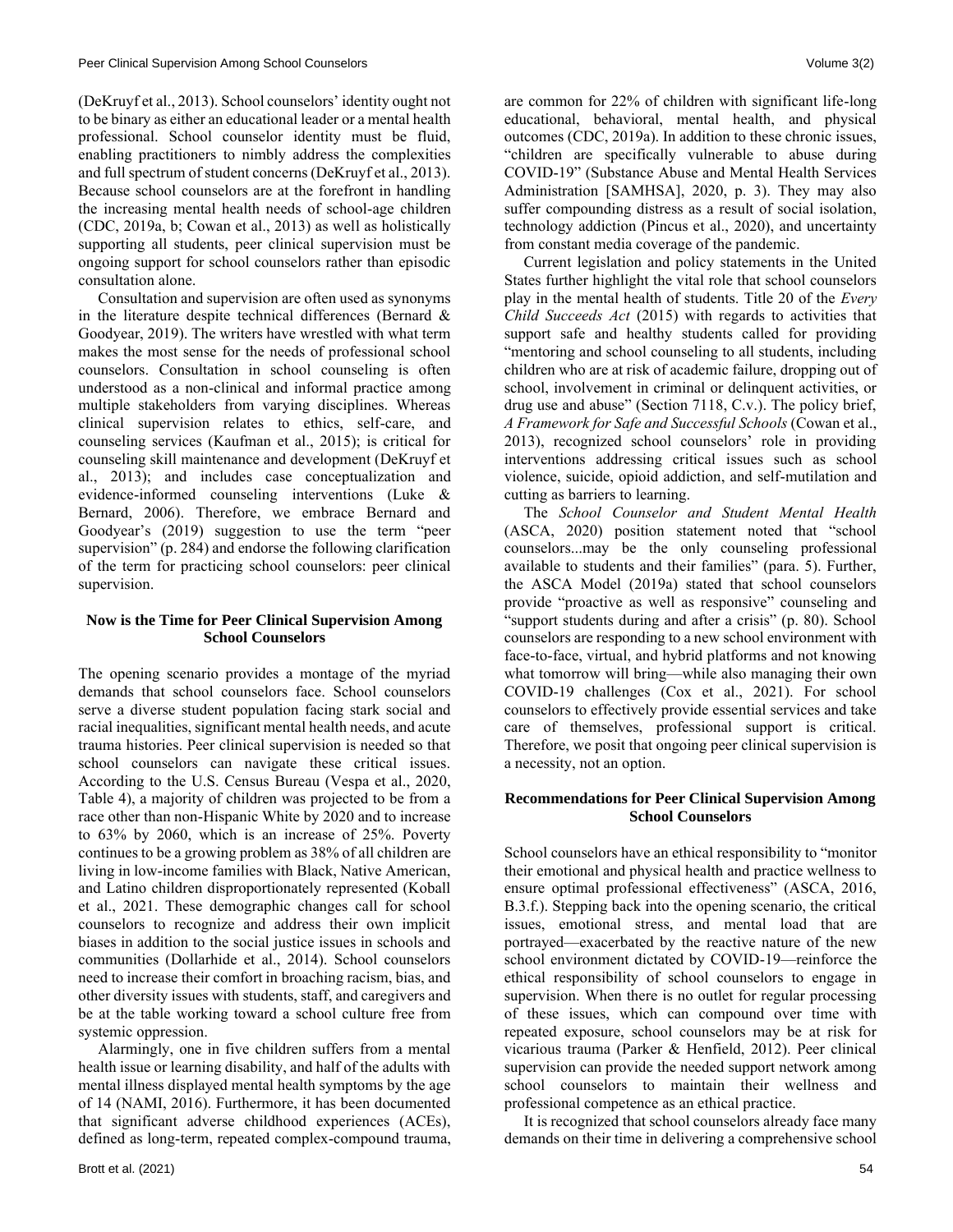counseling program. Advocating for and participating in peer clinical supervision will take time and a concerted effort but with demonstrated benefits that include empowering their role, strengthening professional identity, enhancing self-efficacy, and fostering wellness and self-care (Bledsoe et al., 2021). The focus of peer clinical supervision is to establish supportive relationships among school counselors, maintain and develop their counseling skills, and sustain the ethical and effective delivery of school counseling services. Of equal importance is the focus on school counselors' well-being. We believe that a systemic approach is needed and provide the following recommendations for constituency groups that include (a) school counselors engaging in peer clinical supervision; (b) counselor educators providing training and supervision; (c) professional organizations setting the tone for the profession at both state and national levels; (d) school leaders and policymakers establishing an intentional focus on peer clinical supervision practice; and (e) a global perspective for practicing school-based counselors.

#### **School Counselors**

This is a critical time for school counselors to own their identity and unique training as mental health providers and educational leaders in addressing the contemporary challenges being faced by students (DeKruyf et al., 2013). A research review by Villares and Dimmit (2017) noted that when school counselors are better supported in their roles, they are better equipped to successfully implement the ASCA Model and report higher levels of overall wellness. When school counselors report less supervision support, their levels of overall wellness declined and those duties aligned with the ASCA Model declined (Randick et al., 2018). Peer supervision has been documented as a pathway to school counselors' competence and self-efficacy, and as a means to foster professional identity as a counselor (Thomas, 2005). Our recommendations for school counselors engaging in peer clinical supervision will support their professional identity, professional development, and professional wellbeing.

 Using their advocacy skills, school counselors must clearly articulate their "ability and unique training to address students' educational and mental health needs" (Lambie et al., 2019, p. 55). This calls for a commitment to peer clinical supervision as an essential component of professional development, which could be a means for school counselors to strengthen skills, promote growth, and enhance ethical practice. Therefore, it needs to be written into professional growth plans and reviewed during annual review conferences with administrators (ASCA, 2019a). Partnering with other credentialed school-based mental health professionals (e.g., school counselors, school psychologists, school social workers, school-based mental health counselors) provides opportunities to organize a peer clinical supervision group based on geographic area, interests, or needs. Peer clinical supervision sessions can be scheduled as recurring events on annual and professional calendars. When face-to-face options are unavailable, participants can access ongoing peer clinical supervision by incorporating technology, such as encrypted video conference calls, audio or visual reviews of sessions, or phone calls. School counselors need to be active in presenting cases, providing feedback, sharing challenges, and offering relational support to benefit themselves and others in the process.

 ASCA (2019a) has encouraged school counselors to regularly assess their program's effectiveness. This process can be extended into peer clinical supervision so that school counselors can gain a sense of their effectiveness, ethical practice, and continuous skill development. Recent studies have demonstrated that supervision increases school counselors' self-efficacy to engage in school counseling best practices (Tang, 2020) and expands theoretical and practical job-related knowledge, improves professional identity, and improves counseling services (Bledsoe et al., 2021), all of which can be used to advocate for needed supervision. Further, school counselors can partner with counselor educators to conduct practice-based action research that demonstrates the benefits of peer clinical supervision in school counseling and share best practices through publications and training. These collaborative efforts in action research can provide results data useful for advocating with local and state leaders in support of peer clinical supervision. Suggestions for engaging with action research are available and point to finding partners, such as colleagues and counselor educators (Rowell, 2006).

#### **Counselor Educators**

Counselor educators are dedicated to training highly qualified entry-level school counselors (CACREP, 2015). They provide supervision of counselors-in-training and vet practicing school counselors as site supervisors (CACREP, 2015). Further, counselor educators are in a key position to advocate for high-quality supervision of school counselors on a continual basis throughout their careers (DeKruyf & Pehrsson, 2011).

 Scaffolding peer clinical supervision skills needs to begin as students enter the training program. Foremost of these skills is how to give and receive critical feedback. Expectations of how to provide critical feedback and experiences with giving and receiving peer feedback can be infused across the curriculum by using role plays, case studies, and practice demonstrations. The use of intentional silence by university supervisors, particularly during the final term of internship, is a practice that can empower interns to take the supervisory lead and practice peer clinical supervision. Interns need to be directed to facilitate supervisory conversations for case presentations and structured check-ins with their peers. Training programs are responsible for instilling a legacy of these practices so that school counselors can navigate future professional challenges, mitigate burnout, and continue to develop as qualified practitioners.

 Counselor educators need to establish sustainable, reciprocal partnerships with school districts in support of peer clinical supervision. This builds bridges from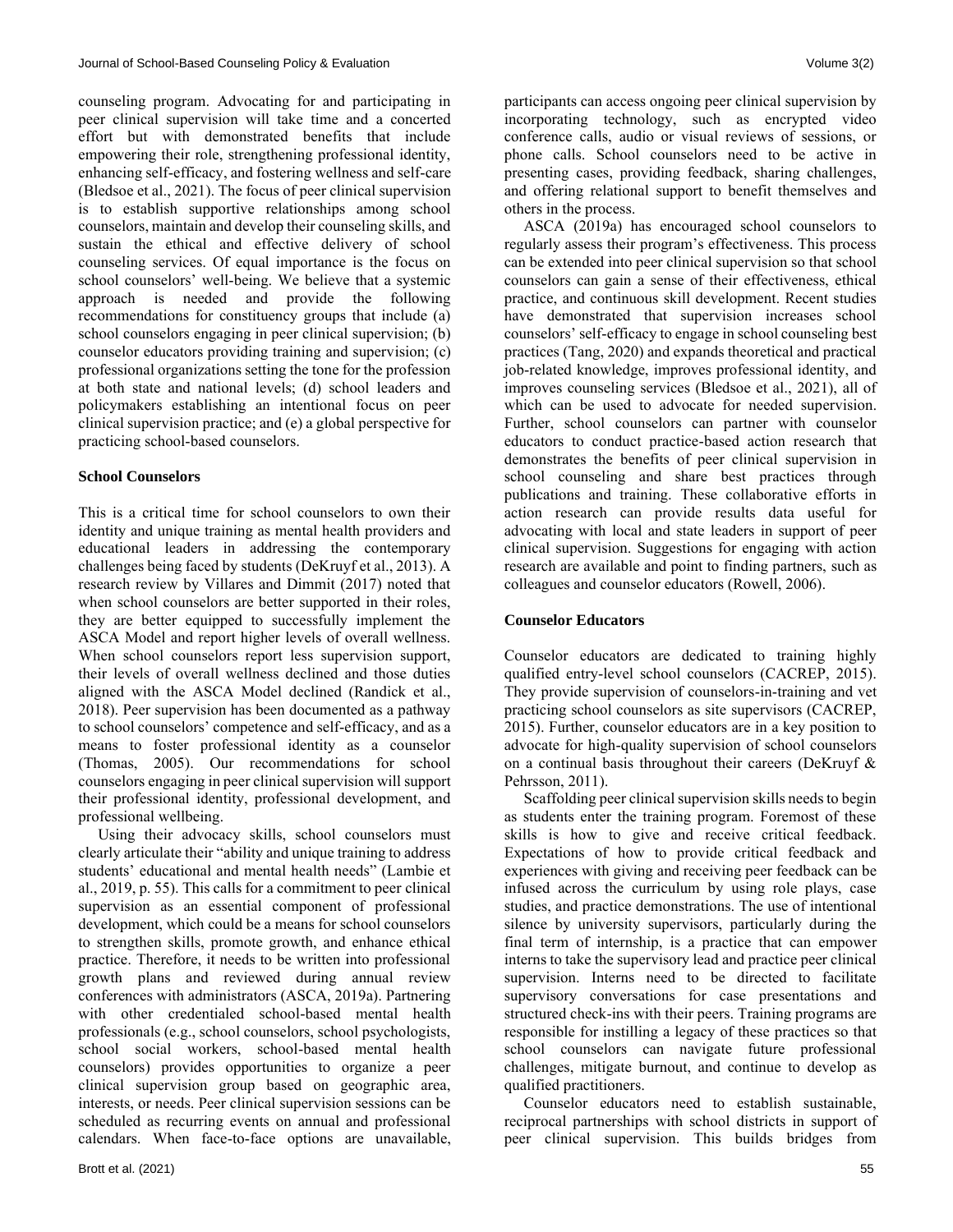preparation to practice that enhance the understanding of and response to evolving community issues, needs of PK-12 populations, and the reality of day-to-day life in schools. Partnerships with administrators and educational leader preparation programs can provide an opportunity to clarify blurred lines between administrative and clinical supervision. As these partnerships strengthen, the importance of peer clinical supervision of practicing school counselors can be fortified. Partnerships between university faculty and school counselors can extend into researchpractice efforts as part of the training program for skill building in supervision (Martin et al., 2019) and for gathering and using data to improve programs leading to better student outcomes (Savitz-Romer et al., 2019).

#### **Professional Organizations**

Counseling organizations are well-placed to provide leadership, advocacy, and resources connected to the professional identity and clinical supervision of practicing school counselors. Lambie et al. (2019) challenged professional school counseling organizations to "redefine the important role that school counselors play in providing mental health services to students and advocate for this change among association members, legislatures, and stakeholders" (p. 56). State, regional, and national organizations are positioned to promulgate an integrated school counselor identity as both counselor and educator that is supported by peer clinical supervision.

 We urge professional organizations to own the mantle that school counselors are master's-level trained mental health professionals (DeKruyf et al., 2013; Lambie et al., 2019). Just as our allied colleagues identify clearly as mental health professionals who provide direct counseling services, school counselors should be at the forefront in providing mental health services, too. Unless we embrace the mental health provider role, school counselors are at risk of losing their professional identity, providing more indirect services, and pushing ever more paper along with "other duties as assigned." By examining school counseling models, organizational leaders can support those that embrace student mental health and mental health counseling services "as a major function of the school counselor role" (Lambie et al., 2019, p. 56).

 It is critical to call counseling what it is. The deliver component of the ASCA National Model (2019a) specifies counseling as a direct student service for individuals and small groups using counseling theories and techniques; however, it is subsumed within appraisal and advisement (ASCA, 2019a). We urge using clear language that is meaningful to the uninitiated. Call counseling counseling. Euphemisms such as individual student planning, individual instruction, small group instruction, and appraisal and advisement cloud what school counselors are trained in and are capable of offering. Further, call clinical supervision what it is. Differentiate clinical supervision from administrative and programmatic supervision, consultation, and professional development (Borders et al., 2014; Dollarhide & Miller, 2006).

 Organizational leaders need to engage in genuine, transparent dialogue from a more diverse base that includes school counselor educators, school counselors, and supervisors regarding the need for current evidence-based practices in peer clinical supervision for practicing school counselors. As leaders, they need to champion position statements favoring peer clinical supervision. Finally, they should provide training opportunities so that school counselors have the necessary knowledge, skills, and strategies to engage in peer clinical supervision. Organizations need to prioritize providing summer workshops, conference presentations, pre/post conference trainings, and webinars on peer clinical supervision.

#### **School Leaders and Policymakers**

Foremost, use a professional title that exemplifies one's specialized training, competencies, and identity: school counselor. Language matters, and job titles carry meaning as "prominent identity badges [that] communicate our identities and values to others" (Grant et al., 2014, p. 1202). This was reflected in the results from a recent study of participants  $(n = 276)$  attending a state counseling conference where the job title school counselor rather than guidance counselor had a significant effect on participants' perceptions of competence as described within the ASCA professional standards and competencies and across CACREP standards for school counseling (Zyromski et al., 2019).

 There is a critical need for "ongoing advocacy in schools to ensure that practicing school counselors receive adequate clinical supervision" (Bledsoe et al., 2019, p. 7). School districts can support peer clinical supervision by providing a trained school counseling supervisor for all school counselors. These supervisors must cultivate a peer clinical supervision approach. Otherwise, "they are more likely to concentrate on the administrative and programmatic aspects of supervision and to shy away from the clinical aspects of enhancing counseling knowledge and skills" (Herlihy et al., 2002, p. 57).

 School counselors are essential decision-making partners regarding mental health and educational needs in PK-12 settings (Werner 2014; Wingfield et al., 2010), especially during COVID-19 (Pincus et al., 2020). Therefore, it is incumbent upon school district leaders to support school counselors' access to peer clinical supervision. There are several ways to support peer clinical supervision at minimal or no cost, such as synchronous phone calls and conference calls with Google Meet or Zoom. Asynchronous communication via encrypted email may be an option when school counselor schedules change to address immediate student needs or crises.

 School leaders need to establish policies and procedures that support peer clinical supervision among practicing school counselors. Peer clinical supervision ought not to fall into "other duties as assigned" nor should the burden of its practice be placed solely on practicing school counselors. The specialized supervision needs of school counselors (Bultsma, 2012) require resounding support from the top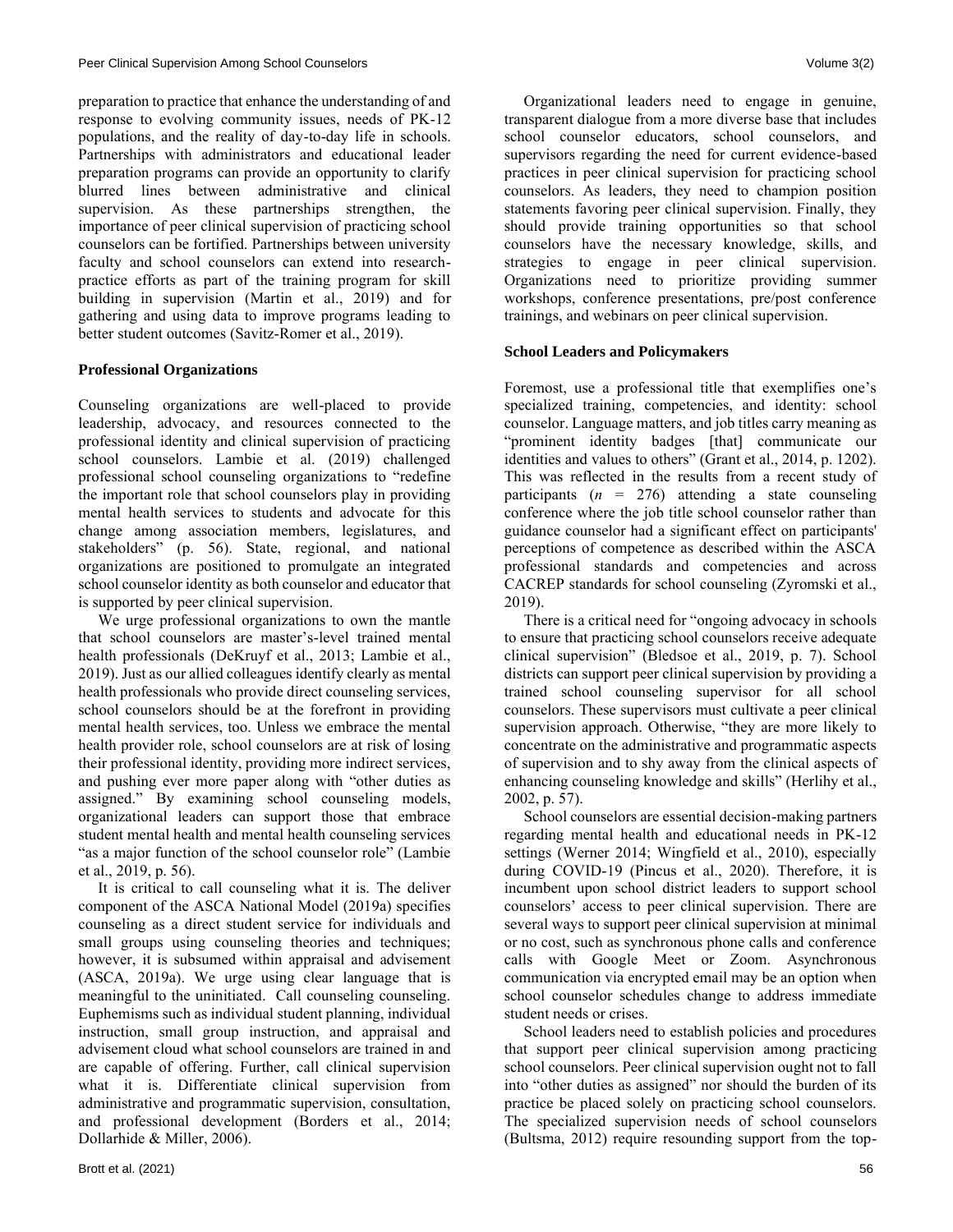down. This includes having peer clinical supervision as part of the job description, professional growth plan, and annual review, as well as professional development requirements for each school counselor. Having appropriate and sufficient time for regularly scheduled school counselors' peer clinical supervision meetings is imperative. Leaders need to identify trained school counseling supervisors who are available, experienced, and committed to peer clinical supervision for all school counselors. In addition, attributing recognition or additional merit-based points or pay to provide and/or participate in peer clinical supervision would punctuate its value and importance in the district. Leaders also need to encourage partnerships with counselor education programs and regional educational consortiums for training school counselors as peer clinical supervisors. Finally, school leaders and policymakers can advocate for state departments of education to require peer clinical supervision as approved professional development for school counselors.

# **Global Perspective**

Harris (2013) reported that school-based counseling was well established in 62 of the 90 countries included in her study. She noted that the American model of school counseling has been influential in most regions globally. Social concerns related to the health and mental well-being of youth and trauma-informed counseling in war-torn and war-recovering countries, such as Syria and Rwanda, have been influential in the development and delivery of schoolbased counseling services. However, there is a gap in supervision meeting the needs of school-based counselors (Harries & Spong, 2017). Therefore, there are implications regarding the need for and accessibility of supervision for school-based counselors in nations around the world reflective of what is found in the United States. The authors propose that the recommendations for peer clinical supervision may be applicable in countries where schoolbased counseling is used.

#### **Summary**

Our introductory scenario spotlights the gravity of what school counselors face. It provides an excellent example of why peer clinical supervision would be a beneficial professional resource that enhances the likelihood school counselors can maintain the necessary skills and support to ethically meet those challenging needs that are today's reality. Without clinical supervision, school counselors may be deprived of a critical lifeline that can sustain their professionalism and perseverance. While programmatic and administrative supervision are needed, they are not substitutes for a clinical supervision focus on actual counseling and the ethical practice of school counselors. All stakeholders, including school counselors, counselor educators, professional organizations, and school district leaders, must join together to ensure that peer clinical supervision is an ongoing professional practice for school counselors in the United States as well as globally.

#### **Author Note**

Pamelia E. Brott, Department of Educational Psychology and Counseling, University of Tennessee. Lorraine DeKruyf, Graduate School of Counseling, George Fox University. Jung H. Hyun, School of Education, Seattle Pacific University. Christopher R. LaFever, Department of Educational Psychology and Counseling, University of Tennessee. Sarah Patterson-Mills, Human Services, Lindenwood University. Mariama I. Cook Sandifer, Department of Teaching, Leadership, and Counseling, Columbus State University. Victoria Stone, Counseling and Development, George Mason University. Correspondence concerning this manuscript should be addressed to Pamelia E. Brott, Department of Educational Psychology and Counseling, University of Tennessee, 447 Claxton Education Building, 1122 Volunteer Blvd., Knoxville, TN 37996 (email: [pameliabrott@gmail.com\)](mailto:pameliabrott@gmail.com).

A note of appreciation to Dr. Collette Dollarhide (Ohio State University) for her contributions and reviews throughout the writing process.

# **Disclosure Statement**

No potential conflict of interest was reported by the authors.

# **Funding**

The authors received no financial support for the research, authorship, and/or publication of this article.

# **ORCID**

Pamelia E. Brott <sup>1</sup>[0000-0001-8314-906X](https://orcid.org/0000-0001-8314-906X) Jung H. Hyun **D** [0000-0002-1947-2898](https://orcid.org/0000-0002-1947-2898) Christopher R. LaFever (D0000-0003-3372-7516) Mariama I. Cook Sandifer **1**[0000-0002-3936-769X](https://orcid.org/0000-0002-3936-769X)

#### **References**

- American School Counselor Association. (2016). *ASCA ethical standards for school counselors*. [https://www.schoolcounselor.org/asca/media/asca/Et](https://www.schoolcounselor.org/asca/media/asca/Ethics/EthicalStandards2016.pdf) [hics/EthicalStandards2016.pdf](https://www.schoolcounselor.org/asca/media/asca/Ethics/EthicalStandards2016.pdf)
- American School Counselor Association. (2019a). *The ASCA national model: A framework for school counseling programs* (4<sup>th</sup> ed.). Author.
- American School Counselor Association. (2019b). *ASCA standards for school counselor preparation programs*.

[https://www.schoolcounselor.org/getmedia/573d7c2c](https://www.schoolcounselor.org/getmedia/573d7c2c-1622-4d25-a5ac-ac74d2e614ca/ASCA-Standards-for-School-Counselor-Preparation-Programs.pdf) [-1622-4d25-a5ac-ac74d2e614ca/ASCA-Standards](https://www.schoolcounselor.org/getmedia/573d7c2c-1622-4d25-a5ac-ac74d2e614ca/ASCA-Standards-for-School-Counselor-Preparation-Programs.pdf)[for-School-Counselor-Preparation-Programs.pdf](https://www.schoolcounselor.org/getmedia/573d7c2c-1622-4d25-a5ac-ac74d2e614ca/ASCA-Standards-for-School-Counselor-Preparation-Programs.pdf) 

American School Counselor Association. (2020). *The school counselor and student mental health*. [https://schoolcounselor.org/Standards-](https://schoolcounselor.org/Standards-Positions/Position-Statements/ASCA-Position-Statements/The-School-Counselor-and-Student-Mental-Health)[Positions/Position-Statements/ASCA-Position-](https://schoolcounselor.org/Standards-Positions/Position-Statements/ASCA-Position-Statements/The-School-Counselor-and-Student-Mental-Health)[Statements/The-School-Counselor-and-Student-](https://schoolcounselor.org/Standards-Positions/Position-Statements/ASCA-Position-Statements/The-School-Counselor-and-Student-Mental-Health)[Mental-Health](https://schoolcounselor.org/Standards-Positions/Position-Statements/ASCA-Position-Statements/The-School-Counselor-and-Student-Mental-Health)

American School Counselor Association. (2021). *Student to*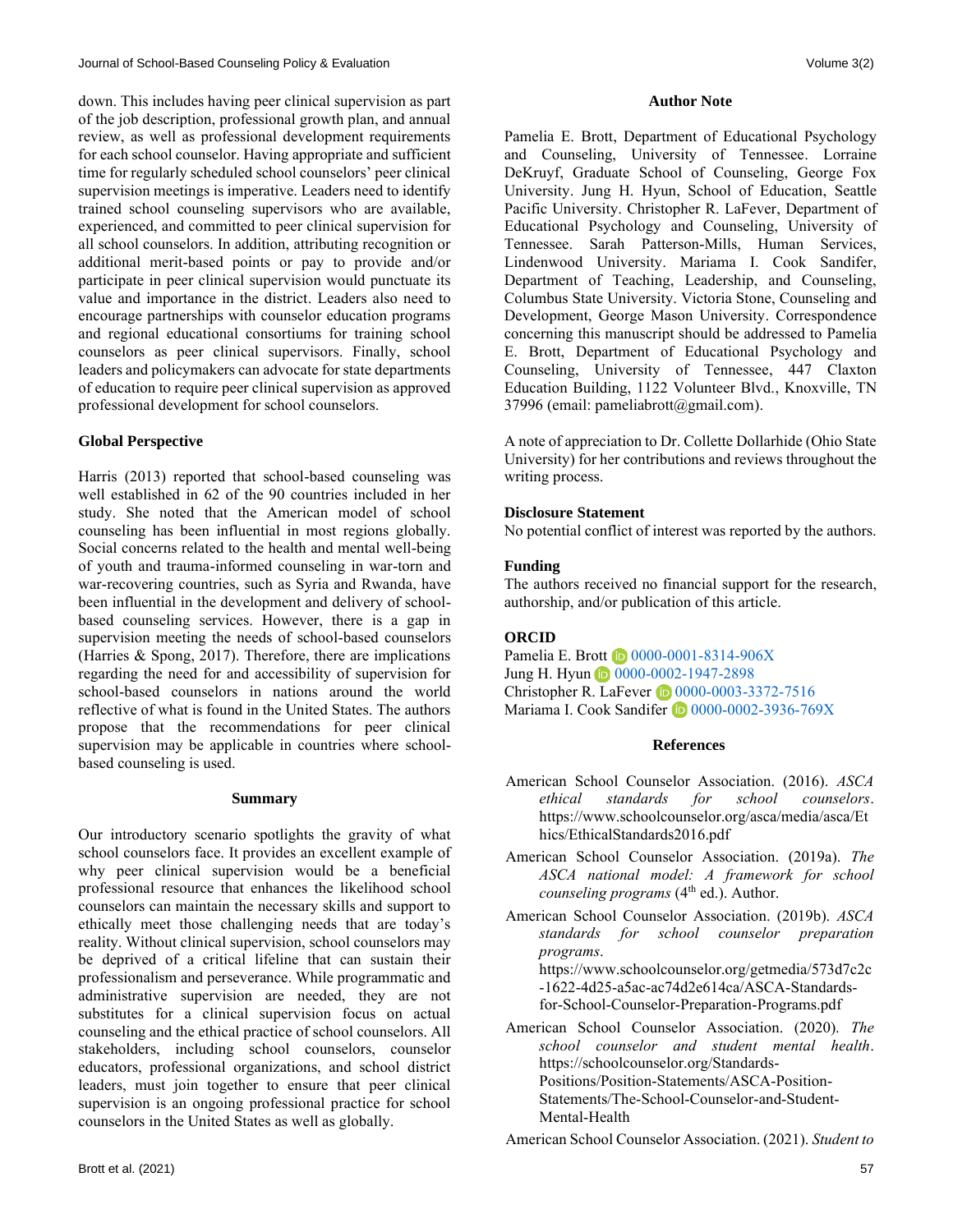*school counselor ratio 2019-2020*. [https://www.schoolcounselor.org/getmedia/cd689f6a](https://www.schoolcounselor.org/getmedia/cd689f6a-252a-4e0a-ac8b-39b9b66d700d/ratios-19-20.pdf) [-252a-4e0a-ac8b-39b9b66d700d/ratios-19-20.pdf](https://www.schoolcounselor.org/getmedia/cd689f6a-252a-4e0a-ac8b-39b9b66d700d/ratios-19-20.pdf)

- Association for Counselor Education and Supervision. (2011). *Best practices in clinical supervision*. [https://acesonline.net/wp](https://acesonline.net/wp-content/uploads/2018/11/ACES-Best-Practices-in-Clinical-Supervision-2011.pdf)[content/uploads/2018/11/ACES-Best-Practices-in-](https://acesonline.net/wp-content/uploads/2018/11/ACES-Best-Practices-in-Clinical-Supervision-2011.pdf)[Clinical-Supervision-2011.pdf](https://acesonline.net/wp-content/uploads/2018/11/ACES-Best-Practices-in-Clinical-Supervision-2011.pdf)
- Astramovich, R. L., Koker, J. K., & Hoskins, W. J. (2005). Training school counselors in program evaluation. *Professional School Counseling*, *9*(1)*,* 49-54. https://doi.org[/10.5330/prsc.9.1.80442r1q5n29x546](https://doi.org/10.5330/prsc.9.1.80442r1q5n29x546)
- Bernard, J. M., & Goodyear, R. K. (2019). *Fundamentals of clinical supervision* (6th ed.). Pearson Education.
- Bledsoe, K. G., Burnham, J. J., Cook, R. M., Clark, M., & Webb, A. L. (2021). A phenomenological study of early career school counselor clinical supervision experiences. *Professional School Counseling*, *25*(1), 1-10. <https://doi.org/g5b2>
- Bledsoe, K. G., Logan-McKibben, S., McKibben, B. W., & Cook, R. M. (2019). A content analysis of school counseling supervision. *Professional School Counseling*, *22*(1), 1-8. [https://doi.org/10.1177/2156759X19838454](https://doi.org/10.1177%2F2156759X19838454)
- Borders, L. D., Glosoff, H. L., Welfare, L. E., Hays, D. G., DeKruyf, L., Fernando, D. M., & Page, B. (2014). Best practices in clinical supervision: Evolution of a counseling specialty. *The Clinical Supervisor*, *33*(1), 26-44.

<https://doi.org/10.1080/07325223.2014.905225>

- Boyd, J. D., & Walter, P. B. (1975). The school counselor, the cactus, and supervision. *The School Counselor*, *23*, 103-107. https://www.jstor.org/stable/23903134
- Brott, P. E., Stone, V., & Davis, T. E. (2016*)*. Growing together: A developmental model for training school counseling site supervisors. *Professional School Counseling, 20*, 139-148. <https://doi.org/10.5330%2F1096-2409-20.1.139>
- Bultsma, S. A. (2012). Supervision experiences of new professional school counselors. *Michigan Journal of Counseling*, *39*(1), 4-18. <https://doi.org/10.22237/mijoc/1325376060>
- Centers for Disease Control and Prevention. (2019a). *Adverse Childhood Experiences presentation graphics: How common are ACES*. [https://www.cdc.gov/violenceprevention/childabusean](https://www.cdc.gov/violenceprevention/childabuseandneglect/acestudy/ace-graphics.html) [dneglect/acestudy/ace-graphics.html](https://www.cdc.gov/violenceprevention/childabuseandneglect/acestudy/ace-graphics.html)
- Centers for Disease Control and Prevention. (2019b). *Data and statistics on children's mental health.*  <https://www.cdc.gov/childrensmentalhealth/data.html>
- Council for Accreditation of Counseling and Related Educational Programs. (2015). *2016 CACREP Standards*. [http://www.cacrep.org/wp](http://www.cacrep.org/wp-content/uploads/2018/05/2016-Standards-with-Glossary-5.3.2018.pdf)[content/uploads/2018/05/2016-Standards-with-](http://www.cacrep.org/wp-content/uploads/2018/05/2016-Standards-with-Glossary-5.3.2018.pdf)[Glossary-5.3.2018.pdf](http://www.cacrep.org/wp-content/uploads/2018/05/2016-Standards-with-Glossary-5.3.2018.pdf)
- Council for the Accreditation of Educator Preparation. (2016). *CAEP standards for accreditation at the advanced level*. [http://caepnet.org/~/media/Files/caep/standards/advpr](http://caepnet.org/~/media/Files/caep/standards/advprogramstandards-onepager-lastedit819.pdf?la=en) [ogramstandards-onepager-lastedit819.pdf?la=en](http://caepnet.org/~/media/Files/caep/standards/advprogramstandards-onepager-lastedit819.pdf?la=en)
- Cowan, K. C., Vaillancourt, K., Rossen, E., & Pollitt, K. (2013). *A framework for safe and successful schools* [Policy brief]. National Association of School Psychologists. [http://www.nasponline.org/Documents/Research%20](http://www.nasponline.org/Documents/Research%20and%20Policy/Advocacy%20Resources/Framework_for_Safe_and_Successful_School_Environments.pdf) [and%20Policy/Advocacy%20Resources/Framework\\_](http://www.nasponline.org/Documents/Research%20and%20Policy/Advocacy%20Resources/Framework_for_Safe_and_Successful_School_Environments.pdf) for Safe and Successful School Environments.pdf
- Cox, E., Fikac, N., Granzow, E., Jenkins, C. T., & Scott, S. (2021). *The resiliency journey* [Webinar]. American School Counselor Association. [https://videos.schoolcounselor.org/the-resiliency](https://videos.schoolcounselor.org/the-resiliency-journey)[journey](https://videos.schoolcounselor.org/the-resiliency-journey)
- DeKruyf, L., Auger, R., & Trice-Black, S. (2013). The role of school counselors in meeting students' mental health needs: Examining issues of professional identity. *Professional School Counseling*, *16*(5), 271- 282*.* <https://doi.org/10.5330/PSC.n.2013-16.271>
- DeKruyf, L., & Pehrsson, D. E. (2011). School counseling site supervisor training: An exploratory study. *Counselor Education and Supervision. 50*, 314-327*.*  <https://doi.org/10.1002/j.1556-6978.2011.tb01918.x>
- Dollarhide**,** C. T., Bowen, N., Baker, C., Kassoy, F., Mayes, R., & Baughman, A. (2014). Exploring the work experiences of school counselors of color. *Professional School Counseling*, *17*(1)*,* 52-62. <https://doi.org/10.5330/PSC.n.2013-17.52>
- Dollarhide, C. T., & Miller, G. M. (2006). Supervision for preparation and practice of school counselors: Pathways to excellence. *Counselor Education and Supervision*, *45*(4), 242-252. https://doi.org/10.1002/j.1556-6978.2006.tb00001.x
- Dollarhide, C. T., & Saginak, K. A. (2017). *Comprehensive school counseling programs: K-12 delivery systems in action* (3rd ed.). Pearson.
- Duncan, K., Brown-Rice, K., & Bardhoshi, G. (2014). Perceptions of the importance and utilization of clinical supervision among certified rural school counselors. *Professional Counselor*, *4*(5), 444-454. <https://doi.org/10.15241/kd.4.5.444>
- Every Student Succeeds Act, 20 U. S. C. § 7118 (2015). [https://www.govinfo.gov/app/details/USCODE-](https://www.govinfo.gov/app/details/USCODE-2015-title20/USCODE-2015-title20-chap70-subchapIV-partA-subpart1-sec7118)[2015-title20/USCODE-2015-title20-chap70](https://www.govinfo.gov/app/details/USCODE-2015-title20/USCODE-2015-title20-chap70-subchapIV-partA-subpart1-sec7118) [subchapIV-partA-subpart1-sec7118](https://www.govinfo.gov/app/details/USCODE-2015-title20/USCODE-2015-title20-chap70-subchapIV-partA-subpart1-sec7118)
- Grant, A. M., Berg, J. M., & Cable, D. M. (2014). Job titles as identity badges: How self-reflective titles can reduce emotional exhaustion. *The Academy of Management Journal*, *57*(4), 1201-1225. <https://www.jstor.org/stable/43589302>
- Harries, I., & Spong, S. (2017). Secondary school counselling supervision and the impact of the work environment. *Counselling and Psychotherapy*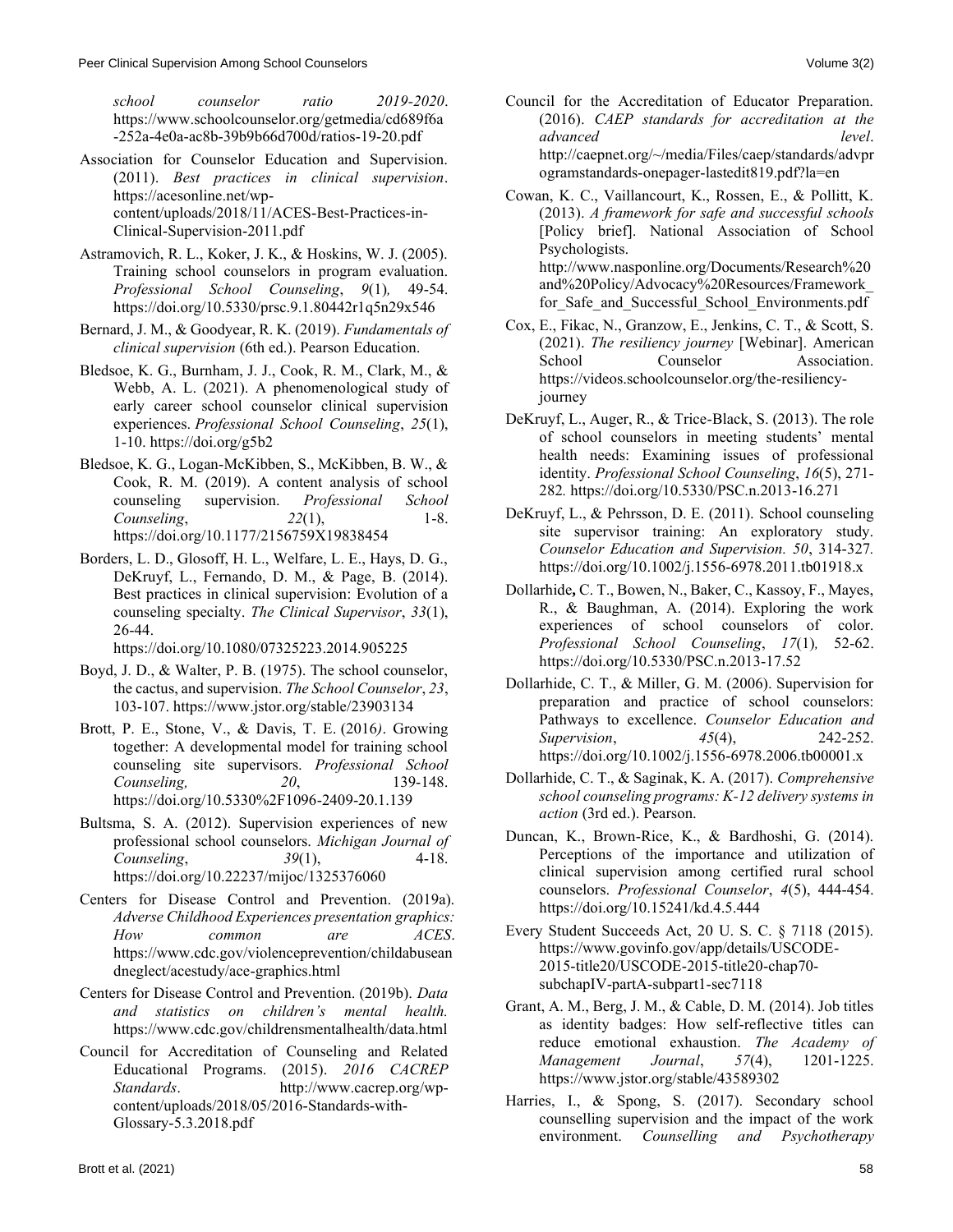*Research*, *17*(2), 148–156. <https://doi.org/10.1002/capr.12118>

- Harris, B. (2013). *Scoping report: International schoolbased counselling.*  [https://www.bacp.co.uk/media/2050/counselling](https://www.bacp.co.uk/media/2050/counselling-minded-international-school-based-counselling-harris.pdf)[minded-international-school-based-counselling](https://www.bacp.co.uk/media/2050/counselling-minded-international-school-based-counselling-harris.pdf)[harris.pdf](https://www.bacp.co.uk/media/2050/counselling-minded-international-school-based-counselling-harris.pdf)
- Henderson, P. (2009). *The new handbook of administrative supervision in counseling*. Routledge.
- Herlihy, B., Gray, N., & McCollum, V. (2002). Legal and ethical issues in school counselor supervision. *Professional School Counseling*, *6*(1)*,* 55–60.
- Kaufman, J. H., Seelam, R., Woodbridge, M. W., Sontag-Padilla, L., Osilla, K. C., & Stein, B. D. (2015). Student mental health in California's K-12 schools: School principal reports of common problems and activities to address them. *Rand Health Quarterly*, *5*(3), 1-5.<https://doi.org/10.7249/RR1129>
- Koball, H., Moore, A., & Hernandez, J. (2021). *Basic facts about low-income children: Children under 18 years, 2019*. National Center for Children in Poverty. [https://www.nccp.org/wp](https://www.nccp.org/wp-content/uploads/2021/03/NCCP_FactSheets_All-Kids_FINAL-2.pdf)[content/uploads/2021/03/NCCP\\_FactSheets\\_All-](https://www.nccp.org/wp-content/uploads/2021/03/NCCP_FactSheets_All-Kids_FINAL-2.pdf)[Kids\\_FINAL-2.pdf](https://www.nccp.org/wp-content/uploads/2021/03/NCCP_FactSheets_All-Kids_FINAL-2.pdf)
- Lambie, G. W., Stickl Haugen, J., Borland, J. R., & Campbell, L. O. (2019). Who took "counseling" out of the role of professional school counselors in the United States? *Journal of School Counseling Policy and Evaluation*, *1*(3), 51-61. <https://doi.org/10.25774/7kjb-bt85>
- Lim, N., Kim, E. K., Kim, H., Yang, E., & Lee, S. M. (2010). Individual and work-related factors influencing burnout of mental health professionals: A meta-analysis. *Journal of Employment Counseling*, *47*(2), 86-96. [https://doi.org/10.1002/j.2161-](https://doi.org/10.1002/j.2161-1920.2010.tb00093.x) [1920.2010.](https://doi.org/10.1002/j.2161-1920.2010.tb00093.x) [tb00093.x](https://doi.org/10.1002/j.2161-1920.2010.tb00093.x)
- Luke, M., & Bernard, J. M. (2006). The school counseling supervision model: An extension of the discrimination model. *Counselor Education and Supervision*, *45*(4)*,*  282-295. https://doi.org/10.1002/j.1556- 6978.2006.tb00004.x
- Luke, M., Goodrich, K. M., & Gilbride, D. D. (2013). Intercultural model of ethical decision making: Addressing worldview dilemmas in school counseling. *Counseling and Values*, *58*(2), 177–194. <https://doi.org/10.1002/j.2161-007X.2013.00032.x>
- Magnuson, S., Black, L.L., & Norem, K. (2004). Supervising school counselors and interns: Resources for site supervisors. *Journal of Professional Counseling: Practice, Theory & Research*, *32*(2), 4- 15.<https://doi.org/g5f3>
- Martin, I., Zyromski, B., & Gigliotte, E. W. (2019). Enhancing evidence-based practice through university-practitioner partnerships. *Professional School Counseling*, *22*(1b), 1-7. <https://doi.org/10.1177/2156759X19834437>
- Moyer, M. (2011). Effects of non-guidance activities, supervision and student-to-counselor ratios on school counselor burnout. *Journal of School Counseling*, *9*(5), 1-31[. http://jsc.montana.edu/articles/v9n5.pdf](http://jsc.montana.edu/articles/v9n5.pdf)
- National Alliance of Mental Illness. (2016). *Mental health facts: Children and teens.* [https://nami.org/Press-](https://nami.org/Press-Media/Media-Gallery/image)[Media/Media-Gallery/image](https://nami.org/Press-Media/Media-Gallery/image)
- Page, B. J., Pietrzak, D. R., & Sutton, J. J. (2001). National survey of school counselor supervision. *Counselor Education and Supervision, 41*(2), 142-150. <https://doi.org/10.1002/j.1556-6978.2001.tb01278.x>
- Parker, M. & Henfield, M. S. (2012). Exploring school counselors' perceptions of vicarious trauma: A qualitative study. *The Professional Counselor*, *2*(2), 134-142.<https://doi.org/10.15241/mpp.2.2.134>
- Perera-Diltz, D. M., & Mason, K. L. (2012). A national survey of school counselor supervision practices: Administrative, clinical, peer, and technology mediated supervision. *Journal of School Counseling*, *10*(4), 1-34. <http://www.jsc.montana.edu/articles/v10n4.pdf>
- Pincus, R., Hannor-Walker, T., Wright, L., & Justice, J. (2020). COVID-19's effect on students: How school counselors rise to the rescue. *NASSP Bulletin*, *104*(4), 241–256[. https://doi.org/10.1177/0192636520975866](https://doi.org/10.1177/0192636520975866)
- Randick, N. M., Dermer, S., & Michel, R. E. (2018). Exploring the job duties that impact school counselor wellness: The role of RAMP, supervision, and support. *Professional School Counseling*, *22*(1), 1-11. <https://doi.org/10.1177/2156759X18820331>
- Roberts, E. B., & Borders, L. D. (1994). Supervision of school counselors: Administrative, program, and counseling. *School Counselor*, *4*1(3), 149-157.
- Rowell, L. L. (2006). Action research and school counseling: Closing the gap between research and practice. *Professional School Counseling*, *9*(5), 376- 384[. https://doi.org/g5f2](https://doi.org/g5f2)
- Sandifer, M. C., Martin, D., Range, L. M., & Fonseca, T. (2019). Factors associated with programmatic orientation and supervision in schools. *Journal of School Counseling*, *17*(12). Retrieved from <http://jsc.montana.edu/articles/v17n12.pdf>
- Savitz-Romer, M. S., Nicola, T. P., Jensen, A., Hill, N. E., Liang, B., & Perella, J. (2019). Data-driver school counseling: The role of the research-practice partnership. *Professional School Counseling*, *22*(1), 1-9.<https://doi.org/10.1177/2156759X18824269>
- Substance Abuse and Mental Health Services Administration. (2020). *Intimate partner violence and child abuse considerations during COVID-19*. [https://www.samhsa.gov/sites/default/files/social](https://www.samhsa.gov/sites/default/files/social-distancing-domestic-violence.pdf)[distancing-domestic-violence.pdf](https://www.samhsa.gov/sites/default/files/social-distancing-domestic-violence.pdf)
- Swank, J. M., & Tyson, L. (2013). School counseling site supervisor training: A web-based approach. *Professional School Counseling*, *16*(1)*,* 40-48. <https://doi.org/g5fz>